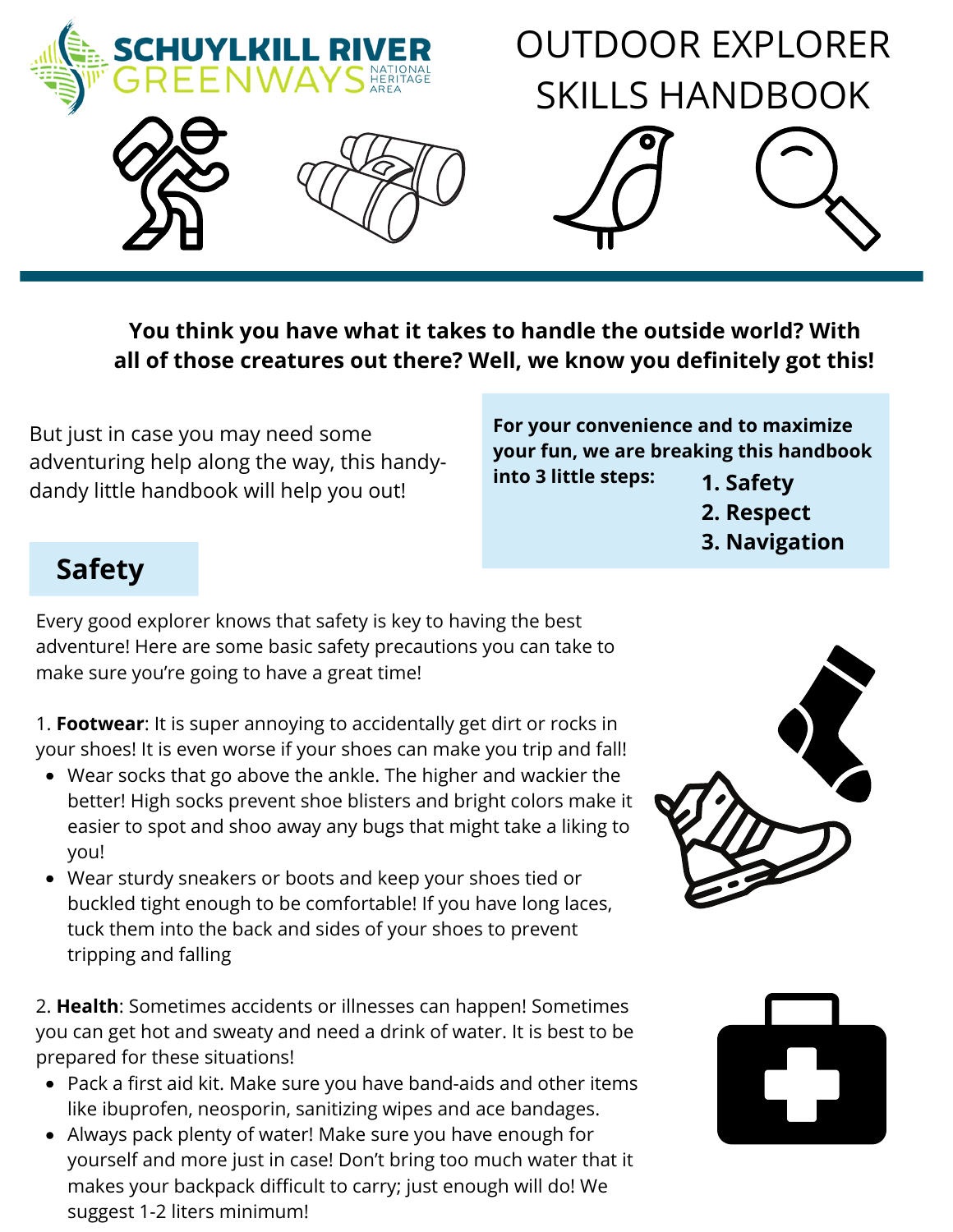- 3. **Diseases like Malaria and Lyme** are carried by insects.
	- Malaria is commonly found on mosquitos and Lyme is commonly on ticks. Wear bug spray and long cool-wick clothes to keep them off of you! The most effective bug spray is the kind that has DEET in it. Keep an eye on the wounds and note when and where it could have happened so you have as much information as possible to tell the doctor.
	- If you happen to get bit by one of these bugs, keep an eye on the wound and note when and where the bite could have happened! If a tick is stuck on you, get an older child or adult to help gently tug it out with tweezers and put the bug in a bag labeled with the date, location, and time. DO NOT use any essential oils or other liquids before extraction because this will make the tick 'throw up' and will increase chances of getting Lyme Disease.
	- Snakes can bite and some have venom. If you are bit by a snake and do not know if the snake is venomous or not, seek medical help. If you are certain that the bite was from a venomous snake, seek medical help.

#### 4. **No Running!**

• It is easy to slip on rocks, leaves or trip on a tree root or something else on the ground. It is best to take your time. You also might miss seeing something awesome if you run! Only run where it is definitely safe to, like a flat patch of grass!

## **Respect**

When you go outside, you can be entering wildlife's home! Just as you are respectful to others' homes, you must be respectful to wildlife's homes! The best way to respect the outdoors is to think of the **Leave No Trace rules:**

### 1. **Prep**:

Learn about the area you are going to visit and look up if there are any rules! You must follow them to ensure that you will have a great time! Also check and make sure you have a map handy to not get lost.

### 2. **Don't Stray**:

Trails and walkways are there for a purpose! Use them so you won't accidently step on a special plant or small animal!

### 3. **Trash your Trash:**

• If you eat a granola bar or some other snack, be sure not to litter! Littering is rude and sometimes animals might mistake trash for food. Unlike you, they do not know better to not eat plastic wraps or paper. Keep your trash in your backpack or pockets until you find a trash can that is not overflowing. If you have an adult's permission and safety gloves, you can pick up any litter you see and carry it in a trash bag! The litter may not be yours, but the outdoors is there for you and all to enjoy! Be sure to recycle